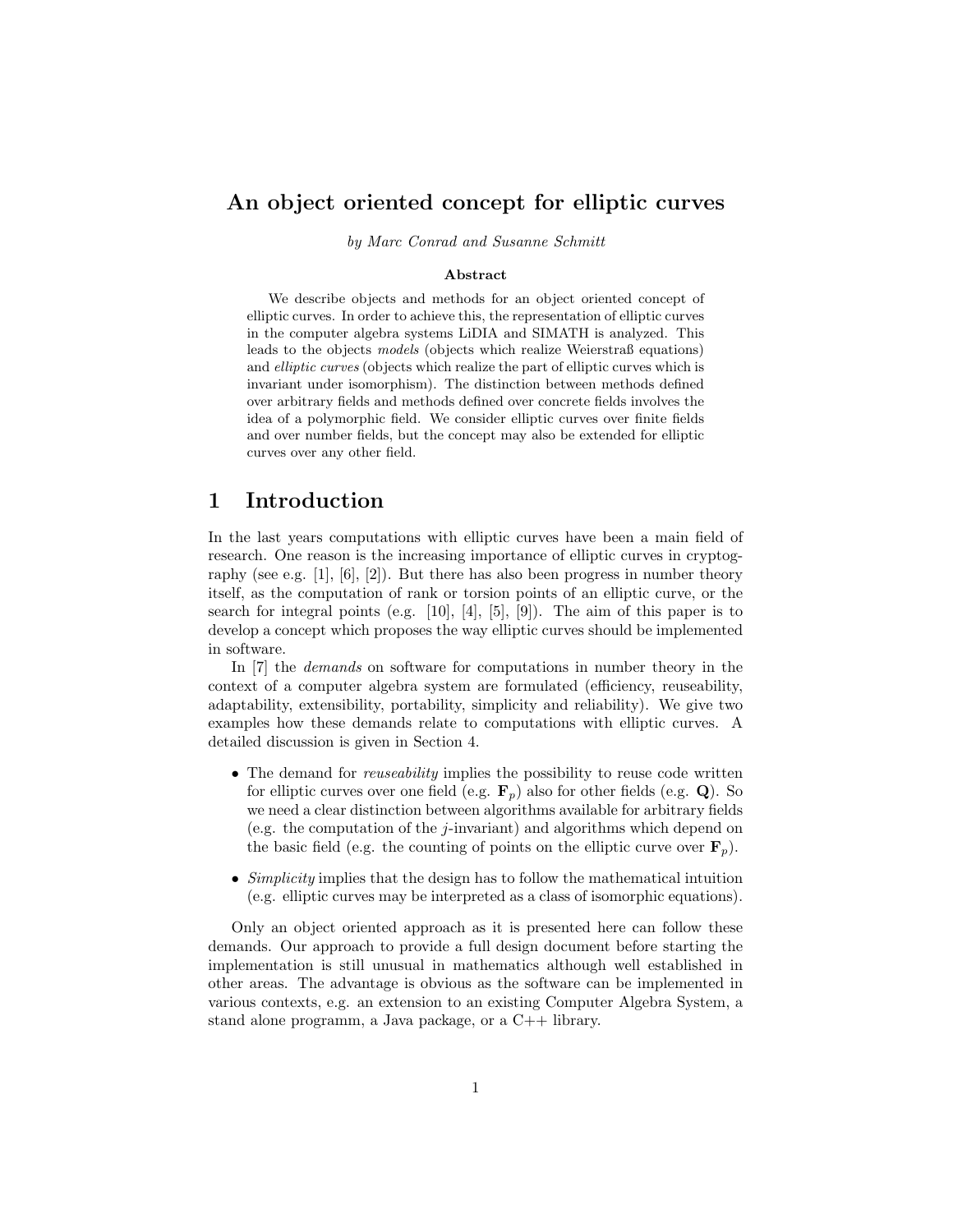Although basically we are mapping mathematical objects to objects in software design, the task of finding an appropriate design is nontrivial: A mathematical textbook definition of an elliptic curve does not a priori explain the attributes, methods and associated objects of an object "elliptic curve". Also the existing software packages for elliptic curves do not implement a comprehensive concept. However, in order to get a better understanding which methods and data structures are appropriate we first give in Section 2 a short overview on existing implementations of elliptic curves. Especially, we have a closer look at the implementation of elliptic curves in two packages which are designed as general purpose systems, namely LiDIA and SIMATH.

Using the ideas of Section 2 we develop in Section 3 object hierarchies concerning elliptic curves and describe the methods of the involved objects. As the subject is approached from the mathematical point of view, the concept is developed in a general context of an object oriented environment without specifying to a certain existing programming language, as C++, Java, or Smalltalk. For a comprehensive description of such an object oriented concept independent of a specific programming language see [3]. A general discussion on the implementability of different object oriented concepts in a variety of languages can also be found in [3]. In addition we discuss in Section 5 implementation issues as far as they are related to the proposed concept for elliptic curves here.

Based on the structures for elliptic curves presented in Section 3 we discuss in Section 4 possible extensions and other advantages of the concept.

We assume in the following that the reader is familiar with the arithmetic of elliptic curves. For details see e.g. [8].

# 2 The representation of elliptic curves in LiDIA and SIMATH

We focus in this section on approaches to realize object oriented ideas for elliptic curves in existing software. It is not the aim of this paper to given a comprehensive overview on software for elliptic curves or to describe in detail the functionalities of the distinct packages. For this, we refer to the manual pages of these packages.

Software which deals with elliptic curves can be divided into two classes. First there are packages which are designed for special applications as e. g. mwrank of J. Cremona for the computation of the rank of elliptic curves over the rationals or ellcalc of N. Bruin which is designed for the investigation of a special class of elliptic curves over number fields and finite fields. The implementations of these packages are not intended for the use in a general context, and therefore none of these packages realizes a general concept for the representation of elliptic curves. However, they contain useful ideas concerning object oriented representation. For instance mwrank combines data for elliptic curves in  $C++$  classes, and *ellcalc* contains – in a similar way as  $LiDIA$  – code which is used both for finite fields and number fields.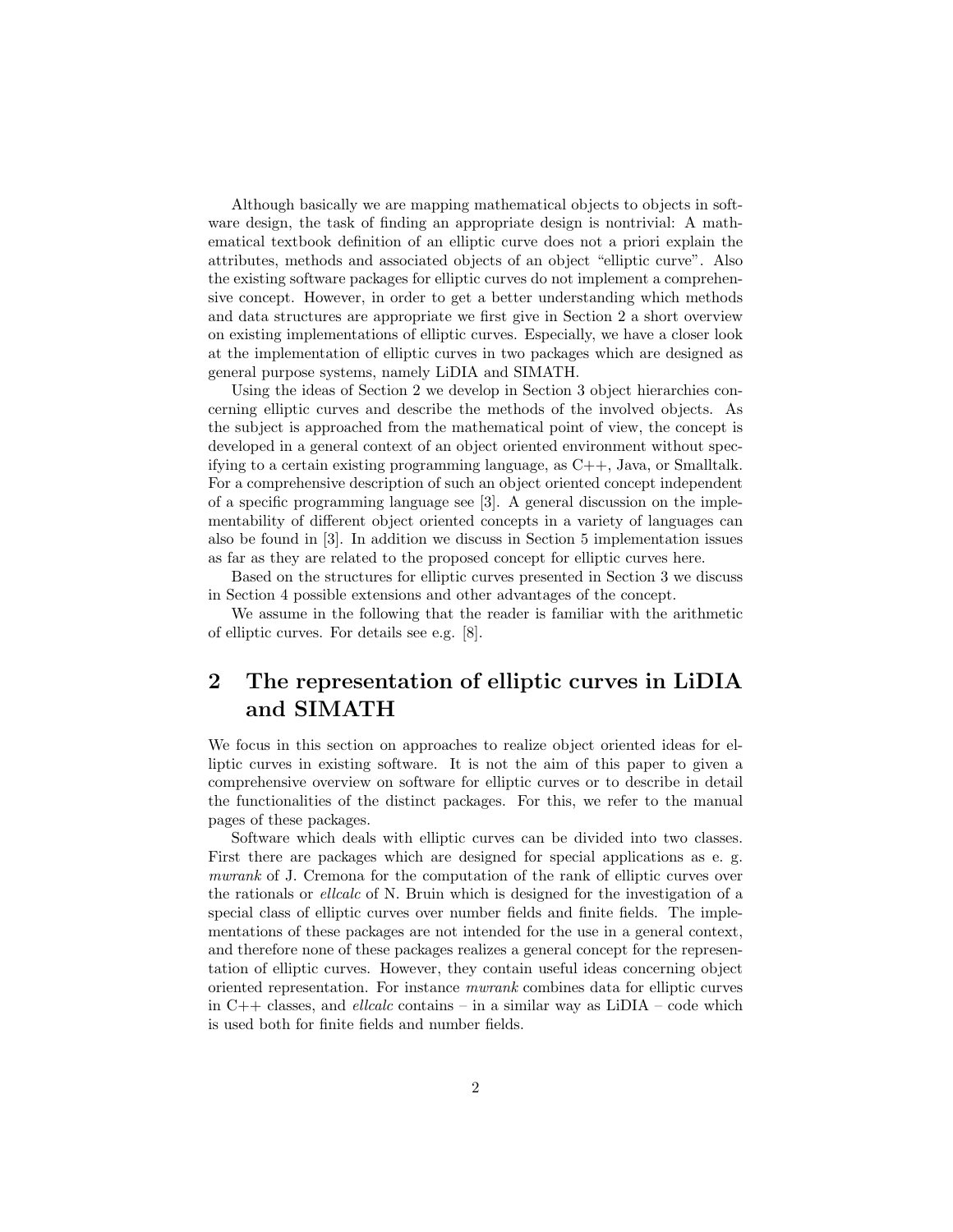Second, there are software packages which are intended for a broad spectrum of applications. Aside of the commercial system Magma where the source code is not publicly available, and Apecs, which is based on Maple, there are two general purpose systems in number theory, namely LiDIA and SIMATH, which aim to provide elliptic curves in a highly structured way.

The computer algebra system LiDIA interprets an elliptic curve as an equation in Weierstraß normal form over a field which can be  $\mathbf{Q}, \mathbf{F}_p$  where p is prime, or  $\mathbf{F}_{2^n}$ . The implementation language of LiDIA is C++. In order to realize the polymorphic behaviour, i. e. doing computations for different fields, a template class is used to represent the elliptic curve. The functionality of this class includes the computation of the Tate values, discriminant, and j-invariant. The defining equation can also be modified by giving an explicit birational transformation. A special flag which indicates if the equation is already in short Weierstraß normal form allows to increase the performance in the calculations as there are special routines called when this flag is set.

In addition to the basic arithmetic over arbitrary fields, there exist several functions valid only for elliptic curves defined over finite fields. These are for example the computation of the group order, the isomorphism type or a test on supersingularity. In order to use these methods a special variable must be defined during the compilation process, which makes the handling unwieldy. However, the distinction between field dependent and field independent methods is clearly a reasonable approach.

The elliptic curve is initialized with the values  $a_1, a_2, a_3, a_4, a_6$  representing the equation  $y^2 + a_1y + a_3xy = x^3 + a_2x^2 + a_4x + a_6$ . There is no distinction between the elliptic curve itself and a model of the elliptic curve. This can – from the mathematical point of view – be confusing, as e.g. Tate values are not properties of an elliptic curve but only of a model of the curve.

The computer algebra system SIMATH is, as a C library, a priori not object oriented. It contains algorithms for elliptic curves over the rationals, number fields, and finite fields and gives therefore a quite comprehensive overview about existing algorithms. However, the implementation is not field independent as in LiDIA.

For SIMATH, we focus here only on the implementation of elliptic curves over quadratic number fields and the field of rationals as it provides a concept which can be used to develop object oriented structures. The implementation of elliptic curves over number fields of higher degree and over finite fields does not follow such a concept. For a comprehensive description of the algorithms used in SIMATH see for example [10] or the manual pages.

SIMATH takes into account that different models are needed to perform special algorithms. For example a model in short Weierstraß normal form with integral coefficients is required for the computation of the torsion group of an elliptic curve over the rational numbers, using the criterion of Nagell, Lutz, and Cassels. Minimal models are required for many higher algorithms, as e.g. the computation of the reduction type, the L-series of the curve, or the computation of the conductor. Elliptic curves over Q and over quadratic number fields are implemented in SIMATH in such a way that the user has the possibility to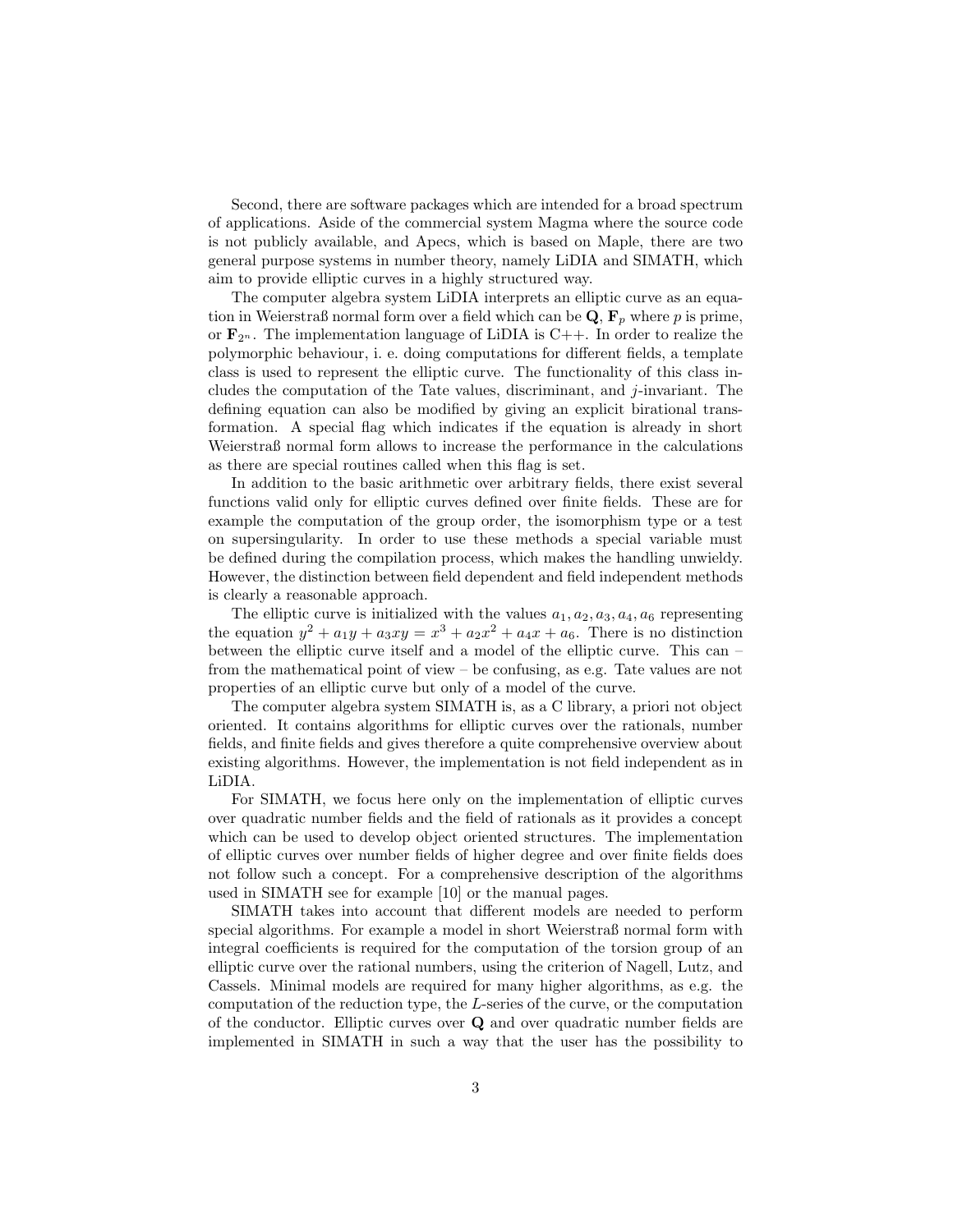access these models directly.

We describe now the elliptic curve over a quadratic number field in more detail (the concept for elliptic curves over the rational field is similar). The elliptic curve is represented as a list  $(\mathcal{L}_1,\mathcal{L}_2,\mathcal{L}_3,\mathcal{L}_4,\mathcal{L}_5)$ . The list  $\mathcal{L}_1$  represents the actual model of the curve, i.e. the Weierstraß equation which was originally given to define the curve. The list  $\mathcal{L}_2$  represents a global minimal model for the curve, if such a model exists. If it does not exist, it contains lists which represent the local minimal models at the prime ideals of bad reduction. The list  $\mathcal{L}_3$  represents a model of the curve in short Weierstraß normal form with integral coefficients.

All these three lists contain the data which depends on the model, as there are the coefficients  $a_1, \ldots, a_6$  of the model, the Tate values, the discriminant, norm and factorization of the discriminant. Also contained in these lists are special points of the equation as torsion points or generators of the Mordell-Weil group, and birational transformations to the other models.

The list  $\mathcal{L}_4$  contains constants which are independent of the model. Examples of such constants are the j-invariant, the conductor of the curve, the rank and the structure of the torsion group. The last list  $\mathcal{L}_5$  contains information about the quadratic number field.

An elliptic curve over a quadratic number field in SIMATH is initialized with the values  $a_1, \ldots, a_6$  which are stored in  $\mathcal{L}_1$ . The other lists are empty after the initialization. When some of the data is needed the first time it is computed and stored at the right place. When the data is needed again, it is simply read out.

The description of LiDIA and SIMATH above shows two important principles for the design of an object oriented concept.

- (1) In order to work with different models of the same curve simultaneously one has to distinguish clearly between the elliptic curve and models of the elliptic curve. Here, SIMATH provides at least three important models.
- (2) In the context of elliptic curves there exist functionalities which depend strongly on the base field and functionalities which can be performed in any field. LiDIA approaches this idea by implementing elliptic curves as a template class.

## 3 The object oriented representation of elliptic curves

For the object oriented representation of an elliptic curve we follow the two principles mentioned in Section 2 and translate them in object oriented terminology.

(1) An elliptic curve over an arbitrary field is a plane curve of genus one with a rational point. This curve can be given in different isomorphic equations. In this context there are data which depend on the equation and data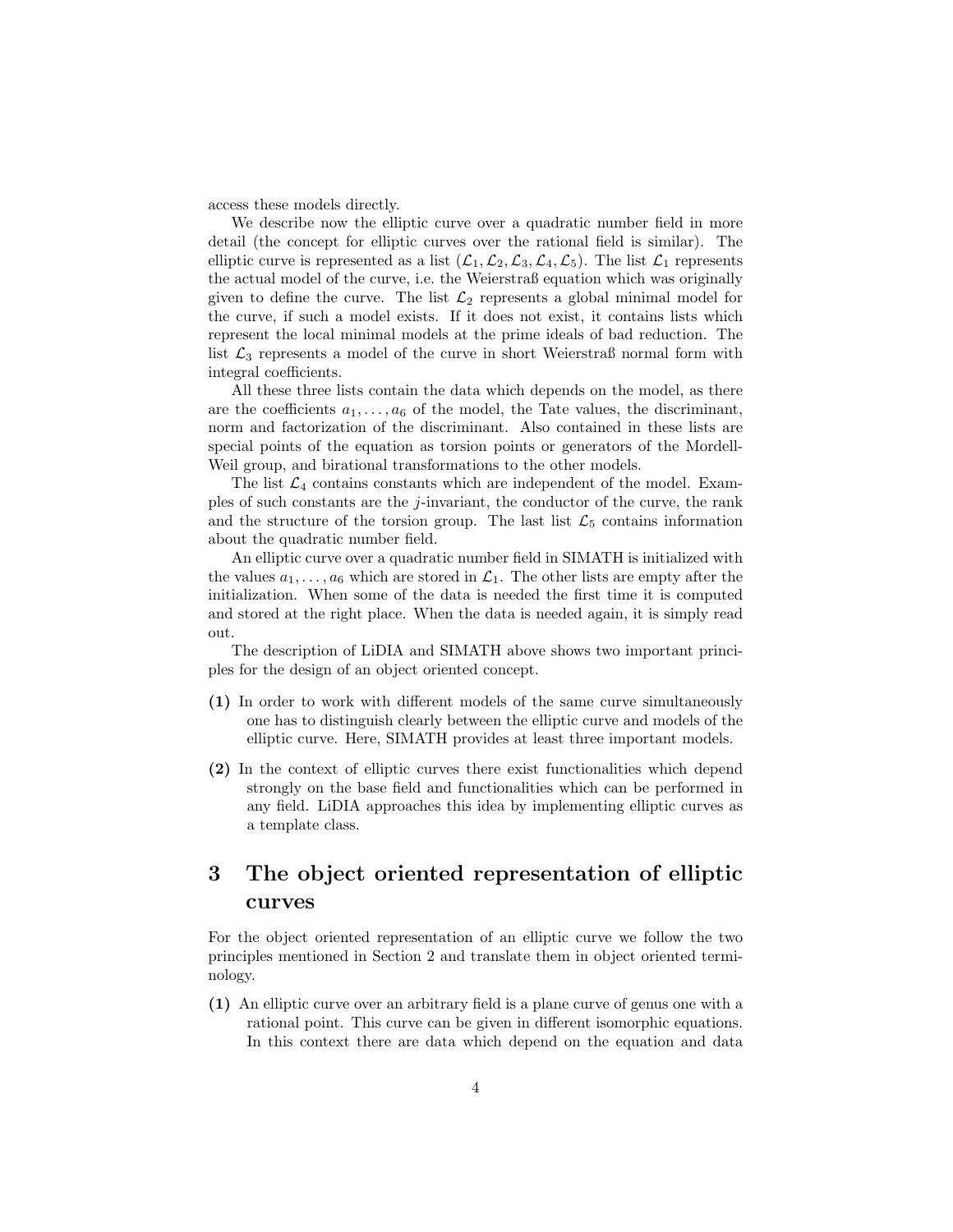

Figure 1: Object hierarchy of models of an elliptic curve.

which are invariant under isomorphisms. In an object oriented environment the idea of having data leads to methods which are bound to certain objects. As objects we introduce here models with methods dependent on a specific equation and elliptic curves with methods which are invariant under birational transformations.

(2) Many basic algorithms (e.g. the computation of Tate values, discriminant, or j-invariant) can be performed for models or elliptic curves over arbitrary fields. For this we use a polymorphic implementation of a field. For a polymorphic field we may assume that all standard field operations  $(+, -,$ ·, . . . ) are available. In an application the polymorphic mechanism finds the appropriate realization of operations depending on the concrete field during the execution. The idea of operating in a polymorphic field leads to the distinction between abstract objects and concrete specifications.

We describe now the objects model and elliptic curve on the abstract level. After that we show how these abstract objects should be extended (by inheritance) to objects over number fields and finite fields. Of course, this concept can be extended to implement elliptic curves also over other fields (see also Section 4). Figures 1 and 2 give an overview of these objects. At the end of this section we sketch the object oriented representation of points according to the concept developed for elliptic curves.

We assume that an elliptic curve is given by a Weierstraß normal form (but see also Section 4).

### 3.1 The abstract situation

The abstract model has the following features: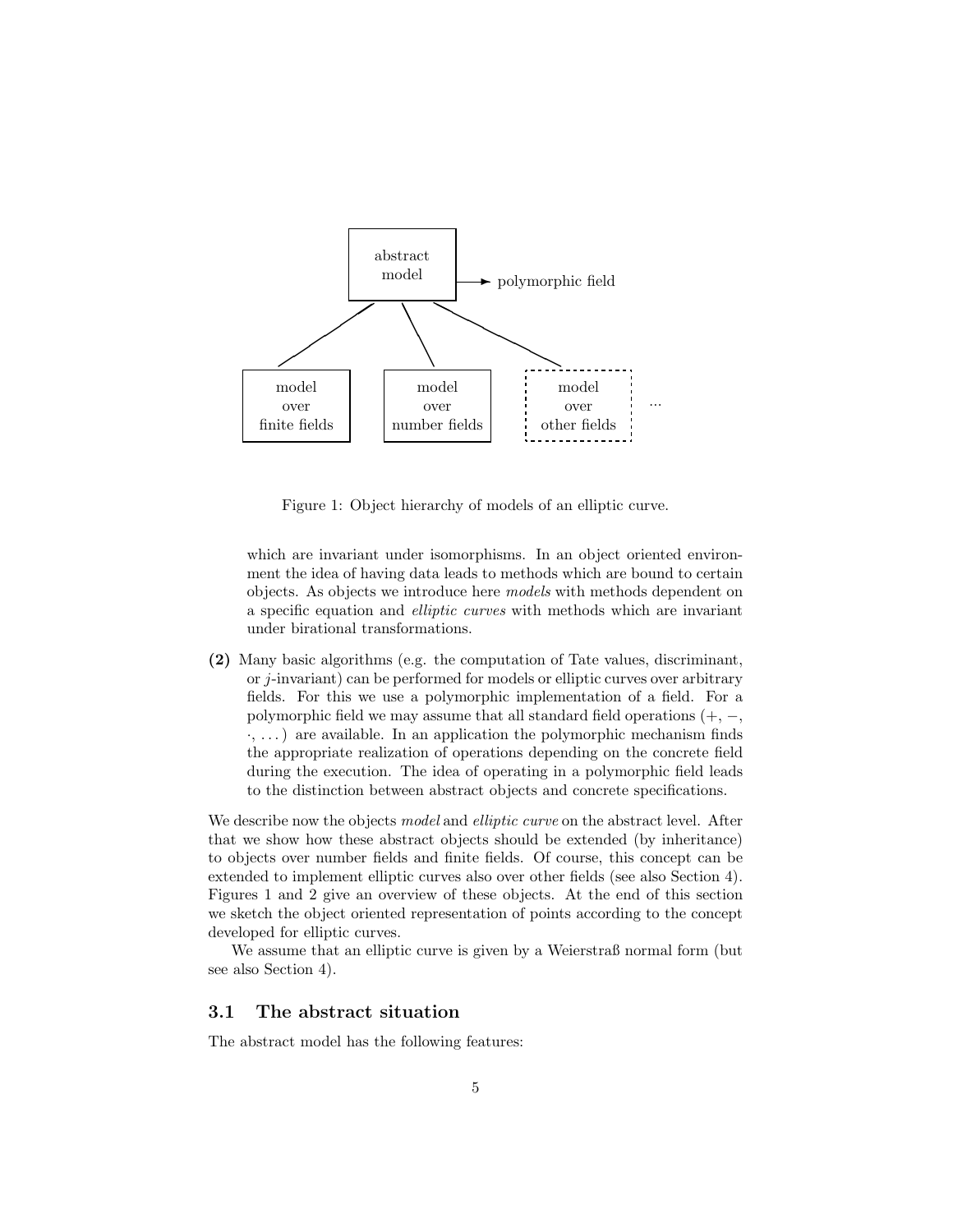

Figure 2: Object hierarchy of elliptic curves.

- (1) It is constructed by the values  $a_1, a_2, a_3, a_4, a_6$ , representing the equation  $y^2 + a_1xy + a_3y = x^3 + a_2x^2 + a_4x + a_6$  or by giving a birational transformation from another existing model.
- (2) It contains a reference to the elliptic curve which it belongs to. So the model is always in the context of an elliptic curve. This can be achieved in two ways:
	- a) If the construction of the model is called by an elliptic curve the reference is set to this curve.
	- b) Otherwise the model constructs an elliptic curve, putting itself in the list of models as the "actual model".
- (3) It has methods for the computation of the Tate values and the discriminant. Note that the  $j$ -invariant is independent of the model and is computed by a method of the elliptic curve.
- (4) It can check if a point lies on the model.
- (5) It provides the addition of two points and the multiplication with  $n \in \mathbb{Z}$  of a point on the model.
- (6) It has a reference to a polymorphic field.

The methods described in (1) to (5) can be implemented in the abstract model using the reference to the polymorphic field. Of course, this does not exclude the possibility to override certain methods in a concrete specification (see Section 4).

Note that the implementation of (2b) contradicts the idea of type checking at compile time, as the information about which concrete elliptic curve should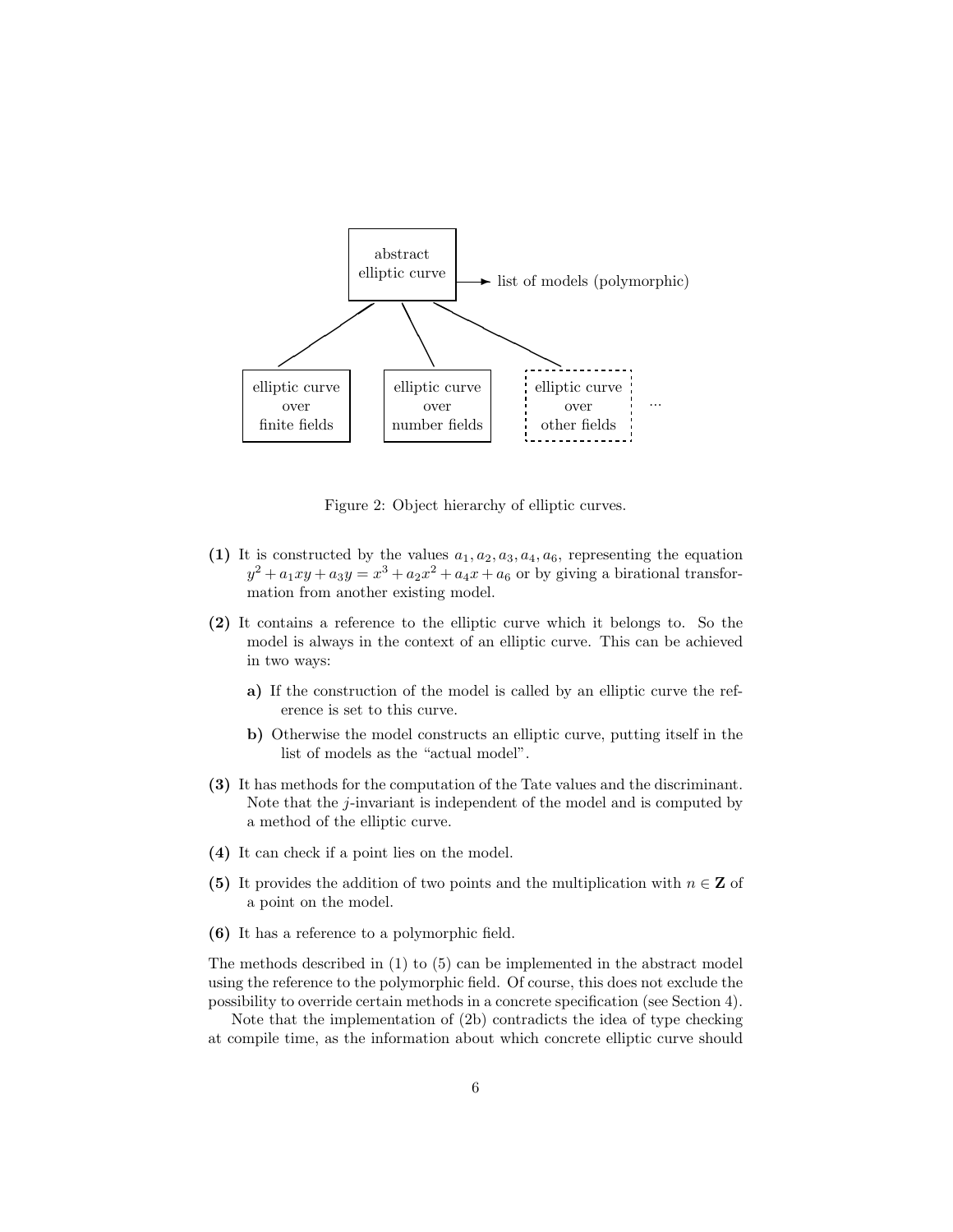be constructed is only available at run time. This causes difficulties in statically typed languages as C++. Dynamically typed languages, as Smalltalk, overcome this problem, but have other disadvantages. For a discussion on different implementation languages see [3] and Section 5.

An elliptic curve can be considered as an isomorphism class of models. So, the object abstract elliptic curve contains a list of polymorphic references to different, isomorphic models. Here, 'list' stands for any appropriate aggregate type as e.g. arrays or mappings.

A typical problem in the context of elliptic curves is "Let E be the elliptic curve given by the equation  $y^2 = x^3 + 3x + 4$  over **Q**. Compute a basis of the group of rational points". So, questions about elliptic curves are often related to a specific model. Therefore we stress one of the models as the actual model: the model which has been used to define the curve.

The abstract elliptic curve has the following features:

- (1) It is constructed by a model which is then the actual model.
- (2) It has facilities to manage the list of models. That means to add a model if it is isomorphic to the actual model, to return a specified model etc. It must also be possible to clearly distinguish the different models, e.g. by giving them names.
- (3) It provides for two models a birational transformation between these models.
- (4) It has a method to compute the  $i$ -invariant.
- (5) It has a method to analyze the structure of the group of rational points. We note that this method would be too difficult (perhaps impossible) to be implemented independent from the field where the curve is defined. It is therefore recommended to implement the method as a deferred method (i.e. a method which must be overridden in the specifications). Because the question for the structure of the group of rational points is common to all fields, we think that this method should not be omitted on the abstract level.
- (6) It has a convenient and simple mechanism to call the methods of a model, e.g. the computation of the Tate values, the addition of points, etc. This can be implemented by defining as methods of the elliptic curve the methods of the model with an optional additional parameter. This additional parameter is the model where the method is actually performed. If the parameter is not given the actual model is chosen.

#### 3.2 Elliptic curves over number fields

A model over number fields is derived from the abstract model and in addition has the following features: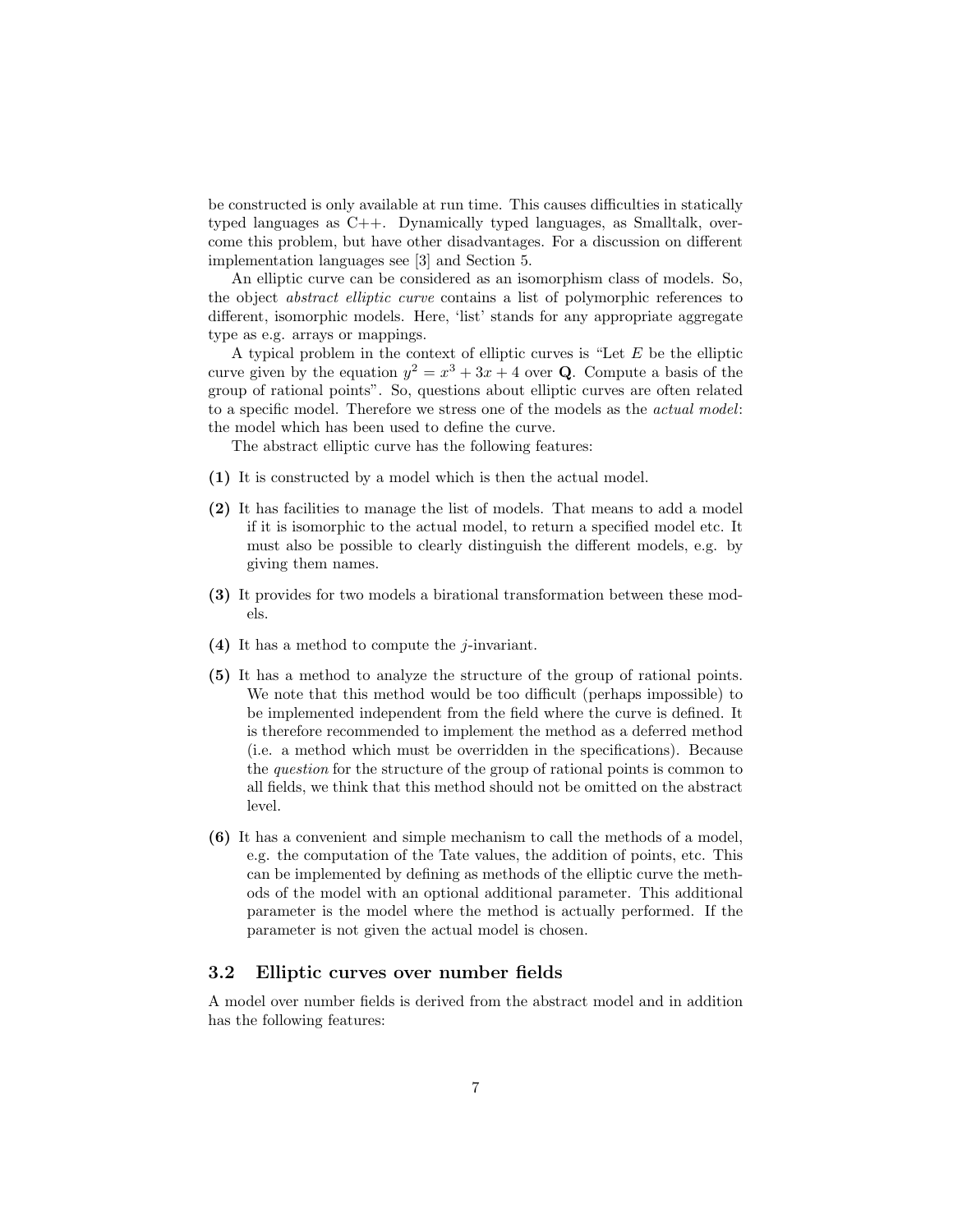- (1) It has methods to compute the torsion points and generators of the torsion group.
- (2) It provides the computation of generators of the group of rational points.
- (3) It has methods to find the integral or the S-integral points for a finite set of places S.
- (4) It computes an estimate for the difference of the Weil height and the N´eron-Tate height.

Note that today general implementations of these algorithms do not exist. However, there are theoretical algorithms for elliptic curves over arbitrary number fields, which can realize the methods (1) to (4). Because these methods describe canonical questions for elliptic curves over number fields, we suggest to return a value "unknown" in cases where there is at present no implementation available.

An elliptic curve over number fields is derived from the abstract elliptic curve and in addition has the following features:

- (1) It provides a model in short Weierstraß normal form.
- (2) It provides a global minimal model if it exists, otherwise a local minimal model to every place  $P$  of bad reduction, and the reduction type of the curve at P.
- (3) It computes the conductor of the curve.
- (4) It has methods to compute the sign of the functional equation, the real and the complex period, the rank  $r$ , the value of the  $r$ -th derivative of the L-series at  $s = 1$ , and the order of the Tate-Shafarevich group. It should be considered in the implementation that today there are only algorithms available which give lower or upper bounds for the rank, or which use the conjectures of Birch and Swinnerton-Dyer for computing the rank or the order of the Tate-Shafarevich group.
- (5) It computes the regulator of the curve.

#### 3.3 Elliptic curves over finite fields

A model over a finite field is derived from the abstract model and in addition has the following features:

- (1) It has methods which compute special points of the curve e.g. points of large order or generators of the group.
- (2) It has a method to solve to a given point and an integer the discrete logarithm problem.

An elliptic curve over a finite field is derived from the abstract elliptic curve and in addition has the following features: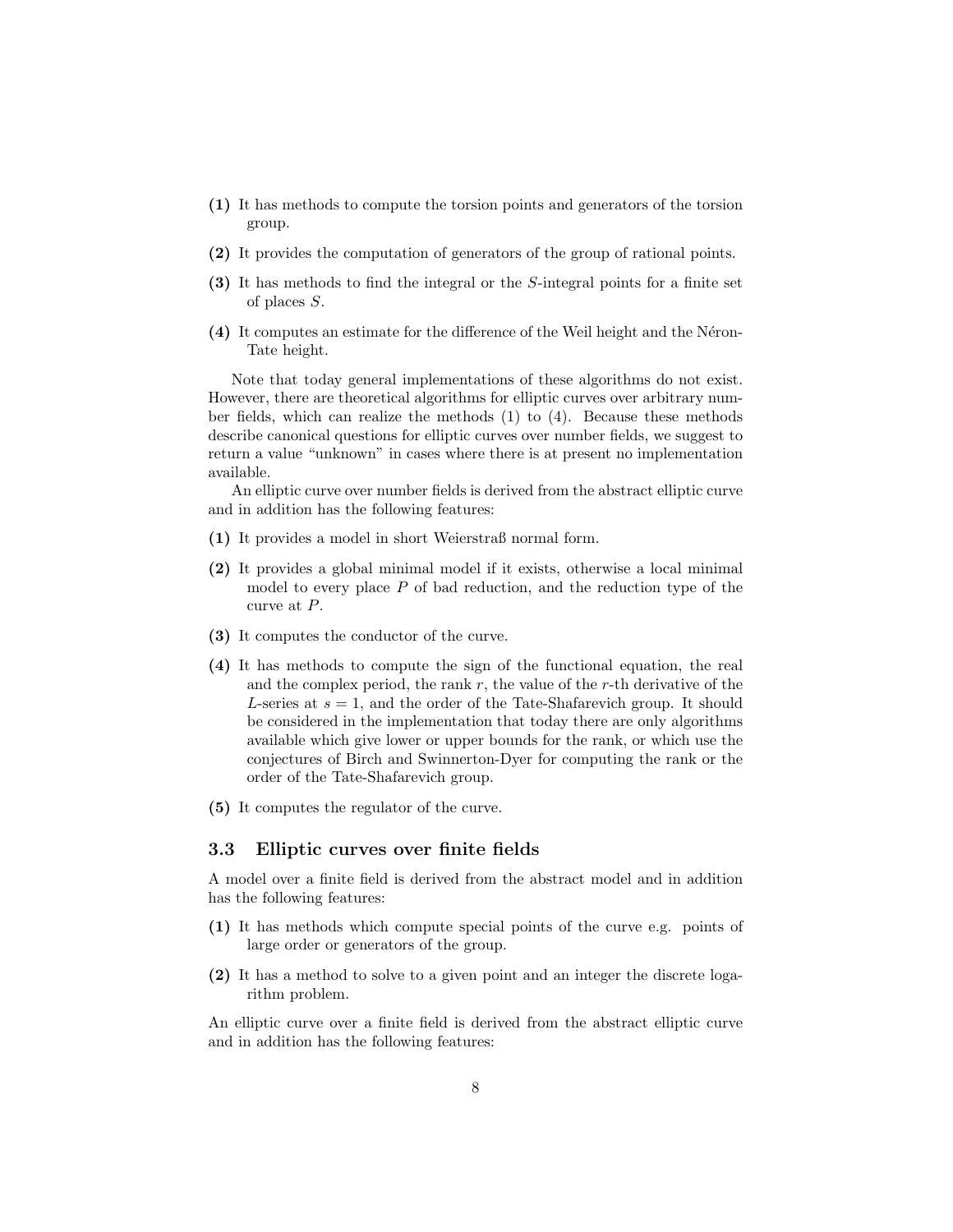- (1) It provides a model in short Weierstraß normal form, if it exists. If there is no such model (which can happen in characteristic 2 or 3) it provides some other well defined normal form.
- (2) It computes the Hasse interval.
- (3) It has a method to compute the number of points of the group.
- (4) It computes the Hasse invariant in order to check if the curve is supersingular.

#### 3.4 Points on elliptic curves

The hierarchic concept for points on elliptic curves is similar to the concept described in the previous subsections. We distinguish between *abstract points* (points defined over an abstract field) and points defined over concrete fields, derived from the abstract points.

The abstract point has the following features:

- (1) It can be constructed in different representations (especially affine, Jacobian, and projective coordinates) and the representation can be changed during computation.
- (2) It has a polymorphic reference to the model it belongs to. If the point happens to appear not in the context of a model, the reference is not defined.
- (3) It can test if it is the point at infinity.
- (4) An abstract point has also a method to compute its order, which is overridden in the concrete specification. This is realized analogously to the method for the analyzing of the structure of the rational points of an abstract elliptic curve, as described above.

The concrete specification of a point over number fields has in addition a method to compute its naive height and its canonical height.

Note that from the mathematical intuition the addition of points belongs to the model and therefore it is a method of the abstract model.

## 4 The concept in view of software engineering

Object oriented design is a well established method for designing software and provides a lot of advantages. For further information in a general, non mathematical context see e.g. [3]. We focus here on these issues which are related to the elliptic curve concept and follow the categories given in [7]. Note also that some of the following categories overlap (e.g. simplicity increases the efficiency in developping and extensibility implies reuseability).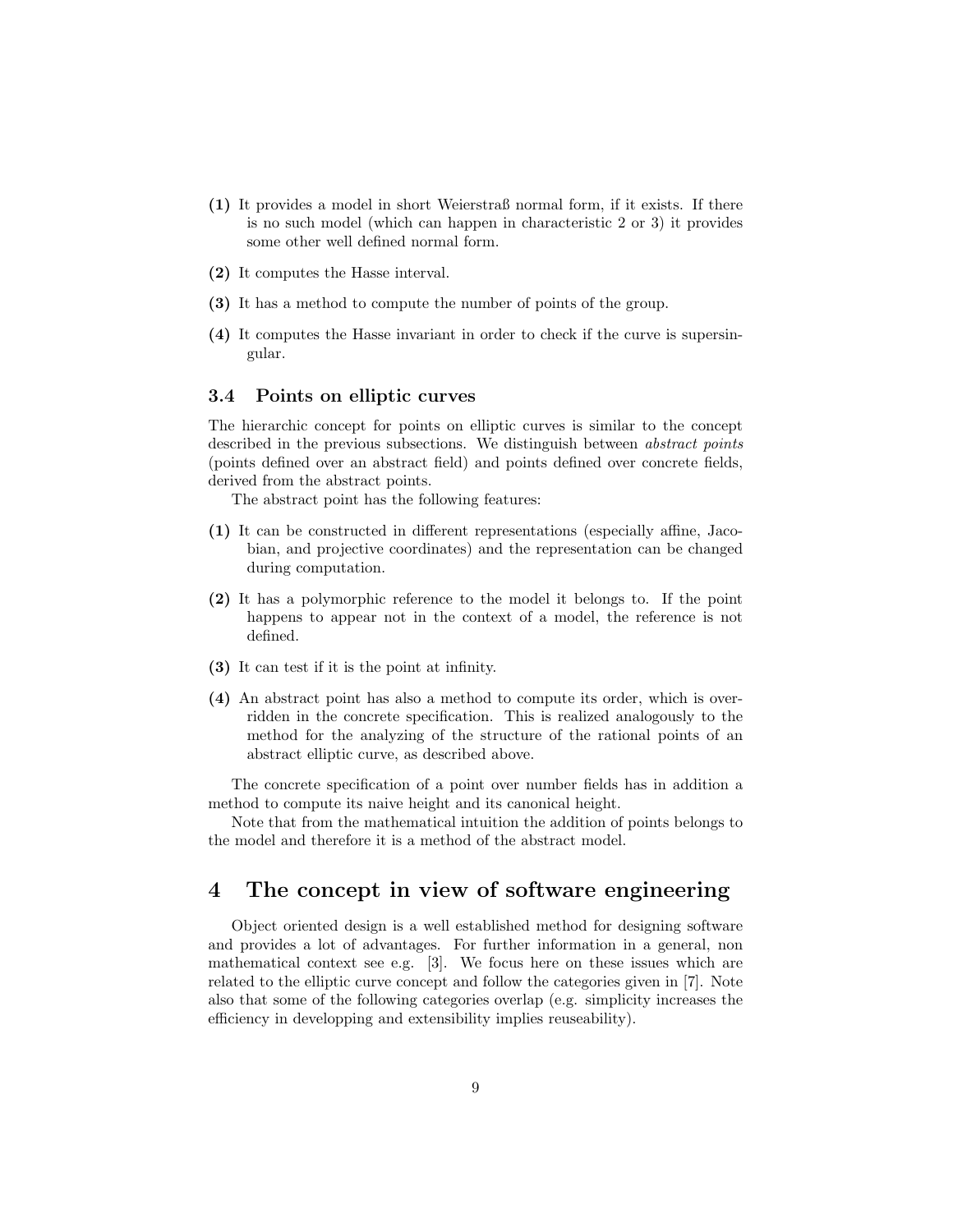- Efficiency. An object oriented program has usually more overhead than (for instance) a pure C program or assembler code. This will be more than compensated by the increase in efficiency in maintaining and using the system and by the advantages concerning reuseability, extensibility, adaptability and simplicity described below. See also Section 5 for a discussion on decreasing runtime overhead.
- Reuseability. The code written in the abstract model and the abstract elliptic curve can obviously be used without modification for other fields (rational and finite function fields or complex numbers) and even for commutative rings using an exception mechanism to catch invalid division. Thus, an elliptic curve integer factorization can be easily obtained by specifying a modular integer class as a subclass of the abstract field throwing an exception when a division cannot be performed. When the exception is caught by the program a factor of the modulus has been found.
- Adaptability. Mathematical knowledge is developing as well as knowledge in writing good algorithms. We give some examples showing that the concept is flexible enough to reflect future improvements.
	- There is currently no implementation for the computation of the Mordell-Weil group in an arbitrary number field while for some fields (e.g. quadratic number fields) an implementation exists. Our concept proposes to implement a method "unknown" as a possible return value. Improving and implementing appropriate algorithms reduces the number of "unknown" cases but does not require a redesign of the classes.
	- The concept is independent of a specific integer arithmetic. So the system can adapt easier to other arithmetics.
	- One of the features of the abstract elliptic curve class is that it manages a set of models, connected each other by birational transformations. For current algorithms, as they can be found e.g. in SIMATH only a small number of models is necessary for a computation. Therefore in a first stage the model handling could be implemented in a simple and straightforward way, e.g. by using a language provided container class.

In the future it might be important for an application to work on a large number of isomorphic models at the same time. It might then be necessary to implement the models in a graph structure where the nodes are models and the edges are birational transformations between two models. Mapping a point from one model to another would then require to find a path through this graph. The design proposed here makes no explicit statement of the nature of the model handling mechanism, but defines only the expected behaviour of the elliptic curve class. So the design has not to be changed when the internal implementation is updated.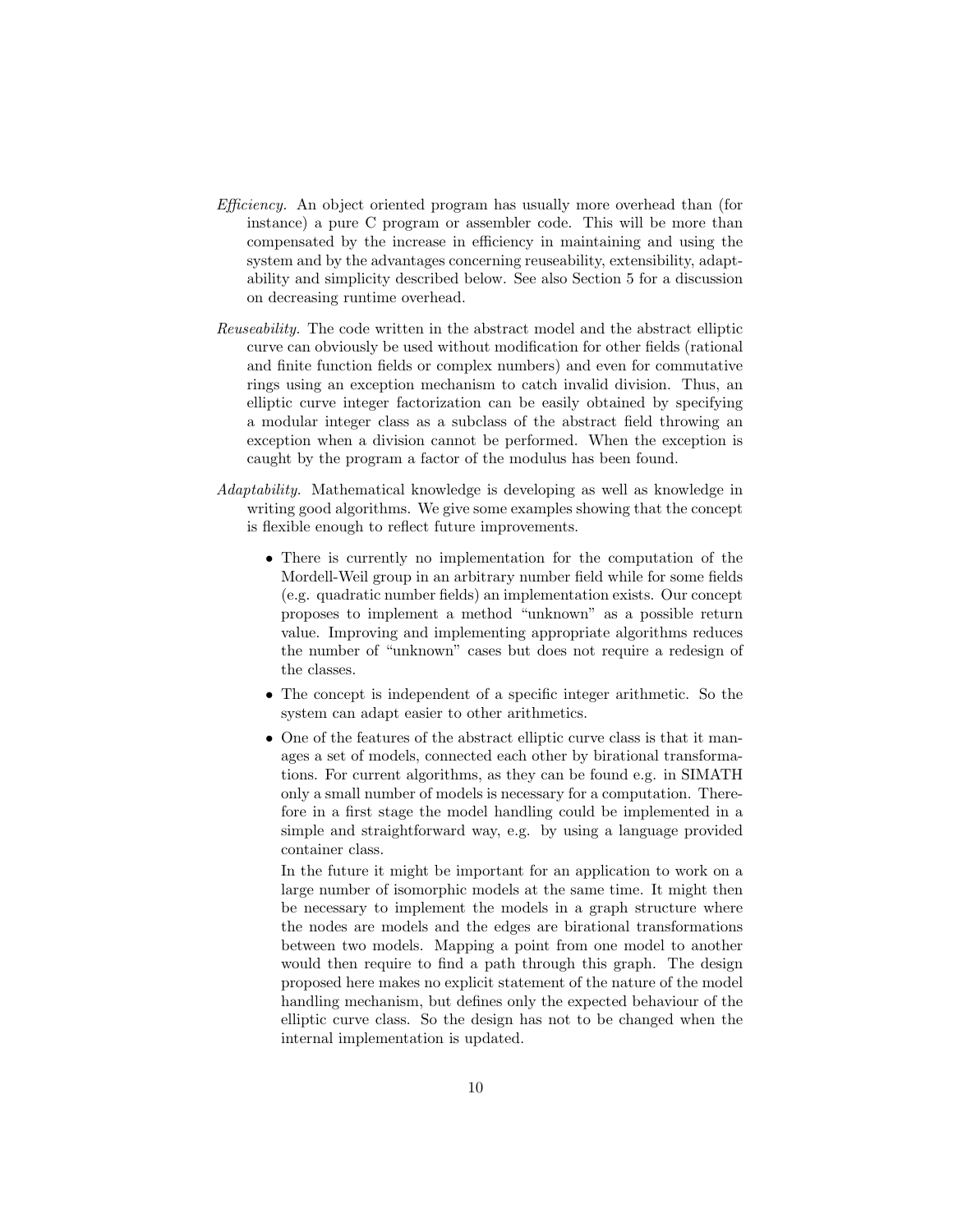- Extensibility. The concept in Section 3 gives the basic structure for elliptic curves. In an object oriented environment it is possible to add new objects or new methods to existing objects (if the source is available, otherwise classes have to be extended using inheritance). We sketch here some examples for such extensions.
	- We focus in this article on algebraic number fields and finite fields. However, the abstract model and elliptic curve can (and should) also be used to define models and elliptic curves over other fields. For instance an implementation over rational function fields opens the way for computations with parametrized classes of elliptic curves.
	- It is recommended to have special objects derived from the abstract model and elliptic curve with additional and overridden methods for special fields. For instance, because of the increasing importance in cryptography, there should be specialized methods for models/elliptic curves over  $\mathbf{F}_{2^n}$  and  $\mathbf{F}_p$  where p is a (large) prime. These methods implement basic routines in a highly specialized way to obtain efficient code. Our concept allows to encapsulate these methods in a class which is derived from the model over finite fields.
	- We also do not make in Section 3 extra considerations for the field Q because it can be seen as a special case of an algebraic number field. However, depending on the intended application, elliptic curves and/or models over Q may be implemented as objects on their own, possibly derived from the objects over algebraic number fields.
	- For some applications it is vital to use other models than models in Weierstraß normal form. Although theoretically there is always a transformation into a Weierstraß normal form it can be practically impossible to find this transformation. For such a case the concept can be extended by introducing a generalized model, which contains at least the defining polynomial equation and a method to transform this equation to a Weierstraß normal form. This method then should be allowed to have unknown as return value in order to make it possible to check at runtime if a Weierstraß normal form can be computed. The object elliptic curve should also have the possibility to be constructed by such a model.
	- In LiDIA there is a special flag indicating that the defining equation is given in short Weierstraß normal form because many computations can then be performed faster. In the object oriented concept as it is proposed here this would be achieved by deriving an object model in short Weierstraß normal form from the object model. The increase of performance will then be realized by overriding appropriate methods of the model.
- Reliability. Object oriented software usually provides more reliable programs [7]. Concerning elliptic curves this is important for algorithms where it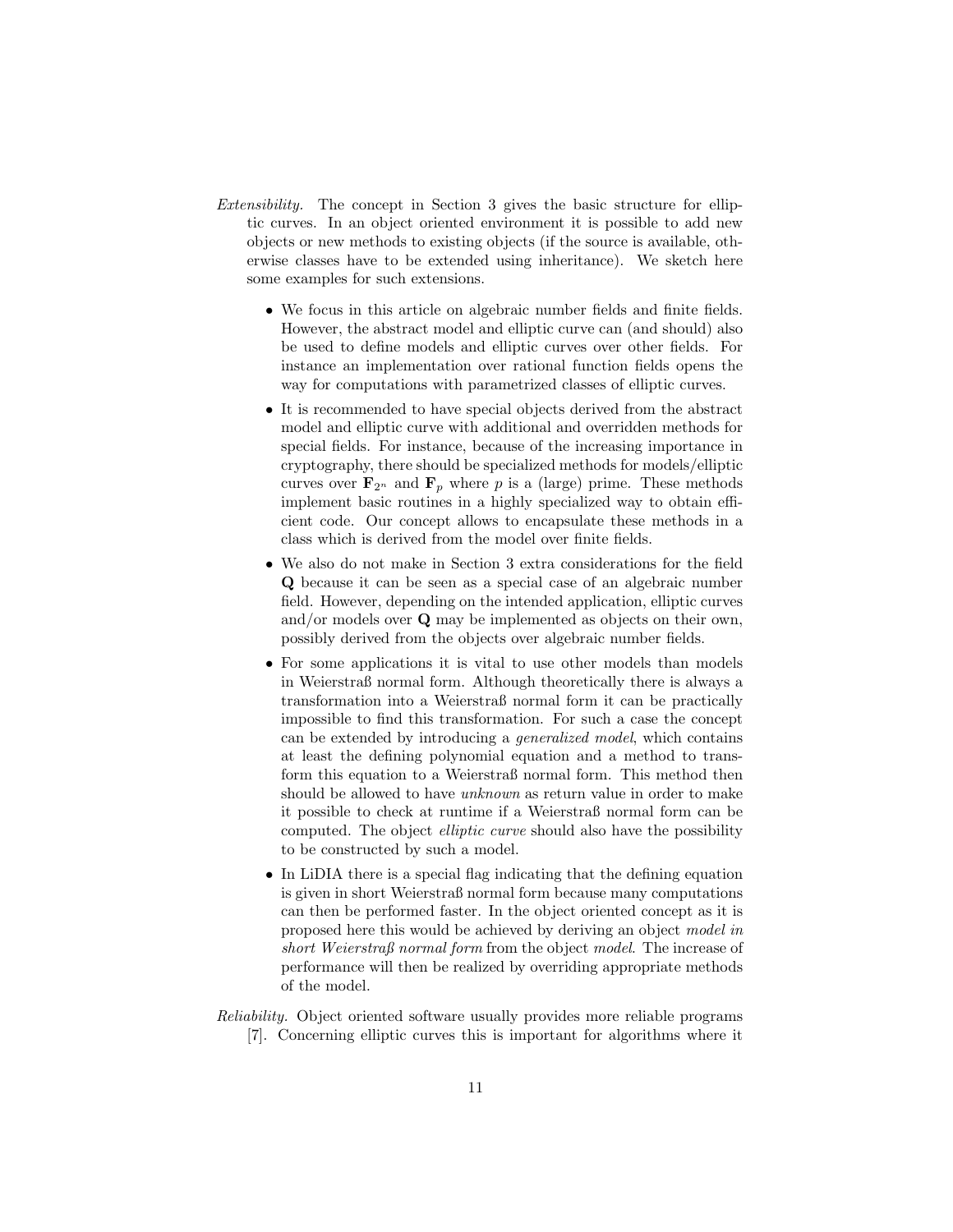is difficult or impossible to verify the result e.g. the computation of the structure of the point group. Also for the application of elliptic curves in cryptography reliability is crucial.

Simplicity. Being able to implement an object, i.e. an entity which has data and behavior, we are able to map one to one "mathematical objects" which are defined by data (e.g.  $a_1, \ldots, a_6$ ) and are related to operations (as point addition) into software. So, the design is close to the mathematical intuition. This is especially true for "abstract" mathematical objects as an elliptic curve over an arbitrary field.

## 5 Implementation issues

In the previous sections we intended to discuss the concept from a point of view which is independent from a specific programming language. In this section, we finally discuss some aspects in a concrete environment. We focus on  $C++$ and Java. Other languages (Smalltalk, Object C, Delphi, ...) are uncommon in mathematical context and the performance problems are similar as they will be discussed below for C++ and Java.

A crucial point in the concept lies in the use of structures defined on an abstract level (abstract elliptic curve, abstract model, polymorphic field). In C++ abstract classes are usually implemented via virtual methods. In Java this is supported by default, i.e. by not declaring methods as final.

In both languages the overhead arises by finding at run time appropriate methods in a given class hierarchy. In the following, we will first discuss several aspects before proposing a strategy based on currently available software.

- The curve and model hierarchies designed here are very flat. Both for the model and the elliptic curve hierarchy there is only one abstract base class serving as parent class. A virtual table lookup should therefore be less time consuming than in average code, especially when the compiler is able to identify flat hierarchies and optimize code appropriately.
- The model and curve could be implemented as templates (with the known disadvantages of code duplicating etc). Unfortunately polymorphic behavior is difficult to handle with templates, as the template implementation of elliptic curves in LiDIA shows: A special flag has to be set at compile time to use some features of elliptic curves over finite fields. However, template mechanisms are to be refined and improved in future C++-compilers and they should therefore be kept in mind as a serious alternative for implementing this design.
- Another approach to reduce runtime overhead is the use of *interfaces* (provided in Java) instead of abstract classes as interfaces are more restrictive than abstract classes. Methods previously implemented on an abstract level have then to be implemented on the concrete level. This is acceptable for the field hierarchy, but it seems not reasonable for the curve and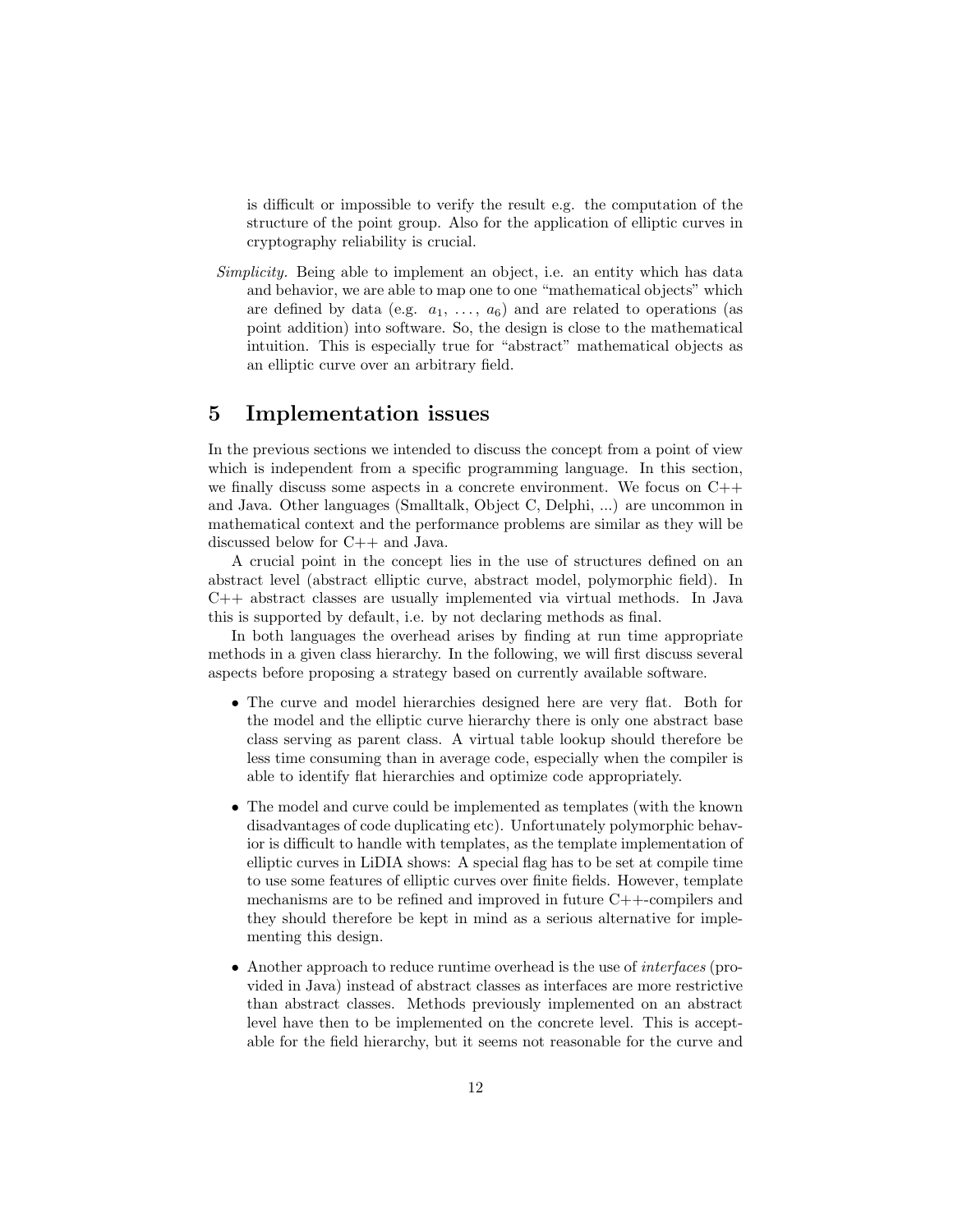model hierarchies, as many methods there are intended to be implemented on the abstract level.

Another important point, aside of the problem concerning virtual methods, is the need for an efficient underlying basic (integer) arithmetic. A lot of computation time will be spend here as many application areas of elliptic curves (as cryptography or diophantine equations) require the use of long integers, that means integers which are larger then 32 or 64 bit. An efficient arithmetic as e.g. the gnu gmp package (a C library) is therefore necessary, and there is few hope to achieve similar performance with a Java package.

From the above we propose the following approach which is a compromise between a pure object oriented implementation in Java classes and (runtime) efficiency issues. The abstract model class should be linked to the underlying field hierarchy via a Java style interface. The arithmetic of each field has to be implemented with the help of a fast  $C/C++$  library. The model and elliptic curve classes should be implemented as Java classes in inheritance hierarchies, closely following the design proposed here. Compiling Java code into executable code while linking it to a  $C/C++$  library is for instance supported by the gcj compiler. An experimental implementation is currently a project by the authors.

Finally it should be noted that we hope that our design (maybe together with similar contributions for other mathematical areas) will also influence the development of compilers and/or programming languages towards the special demands of mathematicians. At least, explicit development of designs is a necessary condition for this.

## References

- [1] K. Araki, T. Satoh, S. Miura (1998). Overview of elliptic curve cryptography. Public key cryptography. PKC '98, Pacifico Yokohama, Japan, Lect. Notes Comput. Sci. 1431, 29–49.
- [2] I. Blake, G. Seroussi, N. Smart (1999). Elliptic Curves in Cryptography. Cambridge University Press.
- [3] T. Budd (1998). An Introduction to Object-Oriented Programming. Addison-Wesley.
- [4] J. E. Cremona (1997). Algorithms for modular elliptic curves. Cambridge University Press.
- [5] J. Gebel, A. Pethő, H. G. Zimmer (1997). Computing integral points on Mordell's elliptic curves. Collect. Math. 48, 115–136.
- [6] N. Koblitz (1998). Algebraic Aspects of Cryptography. Springer.
- [7] Th. Papanikolaou (1997). Entwurf und Entwicklung einer objektorientierten Bibliothek für algorithmische Zahlentheorie. Dissertation an der Universität des Saarlandes, Saarbrücken.